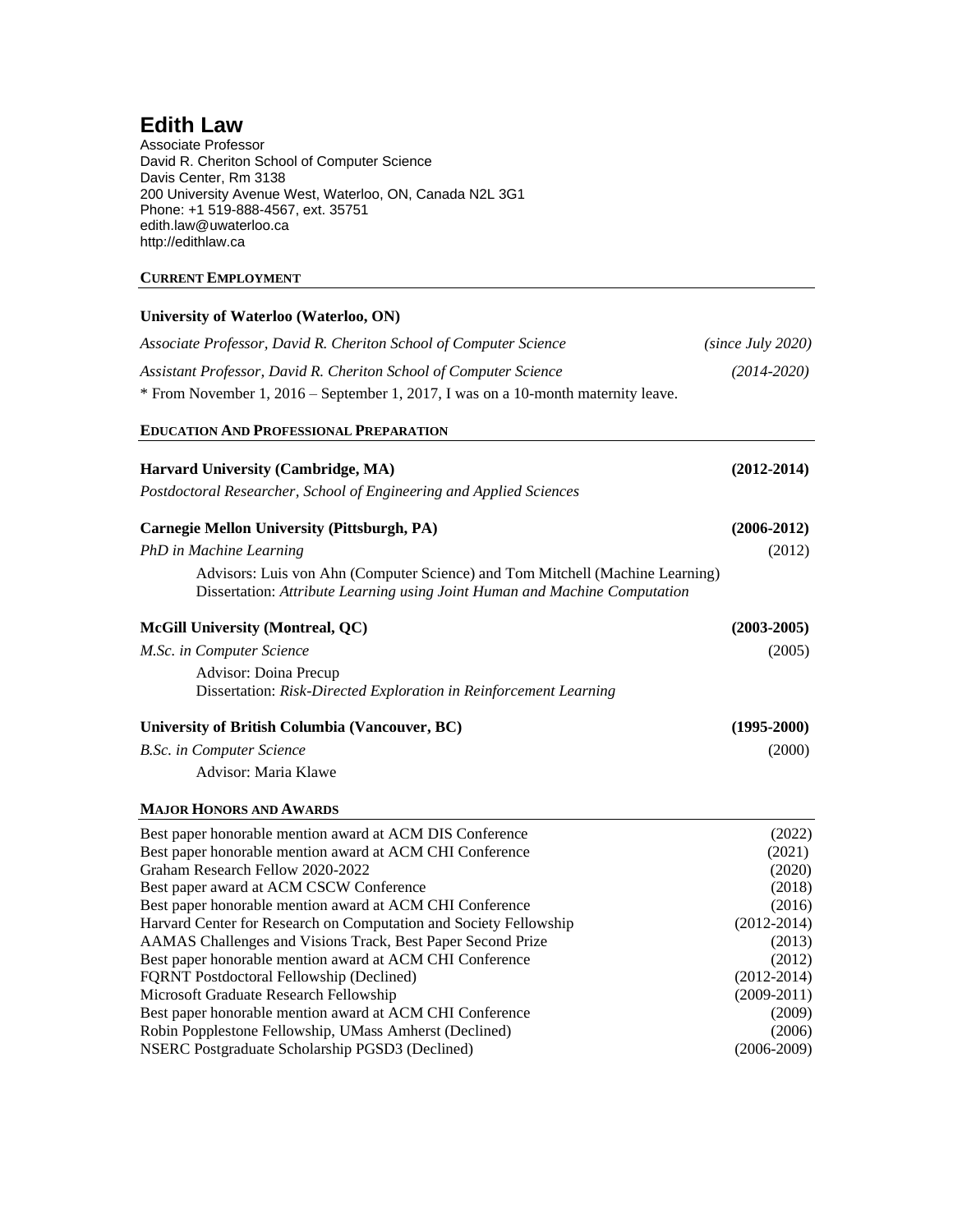# **FUNDING**

| PI, "Developing Curriculum and Guidelines for A New Approach of Teaching and Learning<br><b>Programming with Comics"</b>                                                                                                 | (2022) |
|--------------------------------------------------------------------------------------------------------------------------------------------------------------------------------------------------------------------------|--------|
| University of Waterloo Learning Innovation and Teaching Enhancement (LITE) Full Grant<br>Awarded: \$7,500 CAD Total                                                                                                      |        |
| PI, "Curiosity-driven learning and personalized (re-)education technologies<br>across the lifespan"                                                                                                                      | (2019) |
| Waterloo-Bordeaux Joint Grant<br>Awarded: €20,000 Total                                                                                                                                                                  |        |
| With Pierre-Yves Oudeyer (Inria, Bordeaux)                                                                                                                                                                               |        |
| PI, "Teachable Robot for Enhancing Student Curiosity and Learning"<br>University of Waterloo Interdisciplinary Trailblazer Grant<br>Awarded: \$80,000 CAD total                                                          | (2019) |
| With Elizabeth Nilsen (Psychology, University of Waterloo)                                                                                                                                                               |        |
| PI, "Promoting Meaningful Learning in Computer Science Courses by Leveraging<br><b>Concreteness Fading"</b>                                                                                                              | (2019) |
| University of Waterloo Learning Innovation and Teaching Enhancement (LITE) Full Grant<br>Awarded: \$21,226.48 CAD Total                                                                                                  |        |
| Co-PI, "Public Engagement in Research: Exploring Participatory Research Labor<br>and Employment Roles, Motivations, and Outcomes"<br><b>SSHRC</b> Insight Development Grant<br>Awarded: \$57,988 CAD Total               | (2018) |
| With Zack Marshall (School of Social Work, McGill University)                                                                                                                                                            |        |
| PI, "Doctoral Symposium for HCOMP 2019"<br>Artificial Intelligence Journal (AIJ) Grant for Promoting AI Research<br>Awarded: €9000 Total<br>With Jenn Wortman Vaughan (Microsoft Research) and Walter Lasecki (School of | (2019) |
| Information, University of Michigan)                                                                                                                                                                                     |        |
| PI, "Curiosity-Driven Learning"<br>French Embassy in Canada: Mobility Funding for Researchers<br>Awarded: €1100 Total                                                                                                    | (2018) |
| PI, "Designing for Curiosity in Physical Spaces"<br>Waterloo-Bordeaux Joint Grant<br>Awarded: €15,000 Total                                                                                                              | (2017) |
| With Dana Kulic (ECE University of Waterloo), Pierre-Yves Oudeyer, Martin Hachet,<br>Fabien Lotte (Inria, Bordeaux)                                                                                                      |        |
| PI, "CrowdCurio: Infrastructure for Research-Oriented Crowdsourcing"<br>Canadian Foundation for Innovation (CFI-JELF) and Ontario Research Funds (ORF)<br>Awarded: \$110,000 CAD Total                                   | (2016) |
| PI, "Doctoral Symposium for HCOMP 2016"<br>Artificial Intelligence Journal (AIJ) Grant for Promoting AI Research<br>Awarded: €3000 Total<br>With Haoqi Zhang (EECS, Northwestern University)                             | (2016) |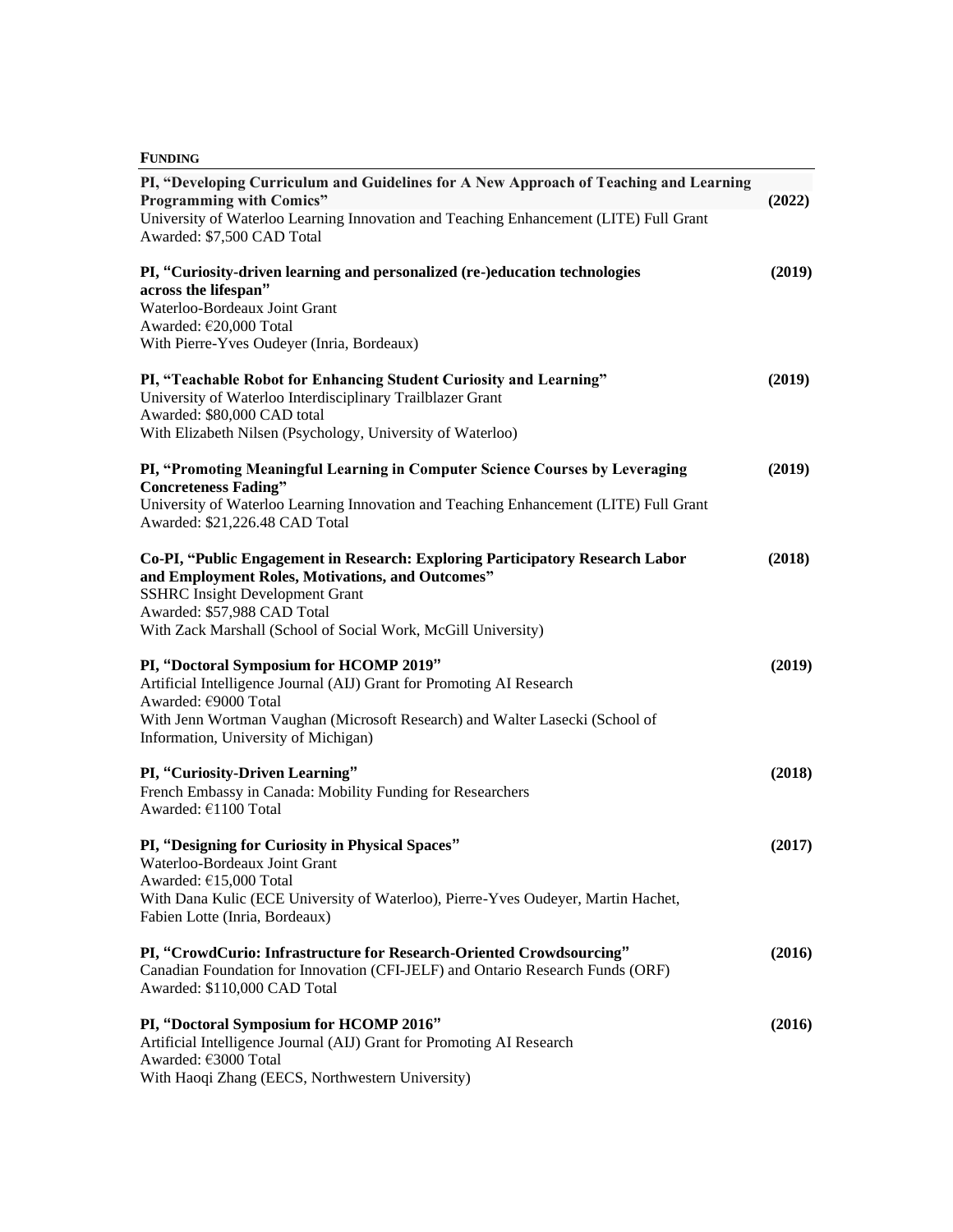| co-PI, "SWaGUR: The Saskatchewan-Waterloo Games User Research Initiative"                                                                                                                                                                                                       | $(2016 - 2021)$ |
|---------------------------------------------------------------------------------------------------------------------------------------------------------------------------------------------------------------------------------------------------------------------------------|-----------------|
| <b>NSERC CREATE Grant</b>                                                                                                                                                                                                                                                       |                 |
| Awarded: \$2,450,000 CAD Total                                                                                                                                                                                                                                                  |                 |
| With PIs Mark Hancock (Management Sciences, University of Waterloo) and                                                                                                                                                                                                         |                 |
| Regan Mandryk (CS, University of Saskatchewan)                                                                                                                                                                                                                                  |                 |
| PI, "A Framework for Hybrid Machine and Human Computation for the Accurate<br>and Scalable Analysis of Human Clinical EEG Recordings"                                                                                                                                           | $(2015-2019)$   |
| NSERC-CIHR Collaborative Health Project (CHRP) Grant<br>Awarded: \$435,000 CAD Total                                                                                                                                                                                            |                 |
| With Joelle Pineau (CS, McGill University), Andrew Lim (Neurology, Sunnybrook Hospital)                                                                                                                                                                                         |                 |
| PI, "Driven by Curiosity: Interaction Techniques and Incentive Mechanisms for<br><b>Crowdsourcing Scientific Tasks"</b><br><b>NSERC Discovery Grant</b><br>Awarded: \$115,000 CAD Total                                                                                         | $(2015-2020)$   |
| co-PI, "Waterloo/Twente Partnership to Accelerate Research in Data Driven<br><b>Persuasive Health"</b><br>International Research Partnership (IRPG) Grant<br>Awarded: \$55,000 CAD Total<br>With PI Catherine Burns (System Design Engineering, University of Waterloo)         | (2015)          |
| "Effectively Leveraging Contributions in Human Computation Systems"<br>NSF Social-Computational Systems SoCS Grant<br>Awarded: \$737,500 USD Total<br>With PIs Luis von Ahn (CS, Carnegie Mellon University) and Tom Mitchell<br>(Machine Learning, Carnegie Mellon University) | $(2010-2013)$   |

#### **PUBLICATIONS**

N.B. Students directly under my supervision marked with \*. My name is listed last on papers where I am the lead PI.

### **Books**

B.1 **E. Law** and L. von Ahn. *Human Computation*. Morgan and Claypool Synthesis Lectures on Artificial Intelligence and Machine Learning, 2011, pages 1-121.

#### **Book Chapters**

B.2 **E. Law.** Human Computation for Music Classification. In Li, T., Ogihara, M., Tzanetakis, G. ed. *Music Data Mining*, CRC Press/Chapman Hall, 2011, pages 281—301.

#### **Refereed Journal Articles (In Computer Science)**

- J.1 N. Chibber, J. Goh and **E. Law**. Teachable Conversational Agents for Crowdwork: Effects on Performance and Trust. In CSCW 2022.
- J.2 K-J. Lee, A. Chauhan, J. Goh, E. Nilsen and **E. Law**. Curiosity Notebook: The Design of a Research Platform for Learning by Teaching**.** In *Proceedings of the ACM on Human-Computer Interaction: Computer-Supported Cooperative Work and Social Computing*, CSCW (2022): pages 1-26.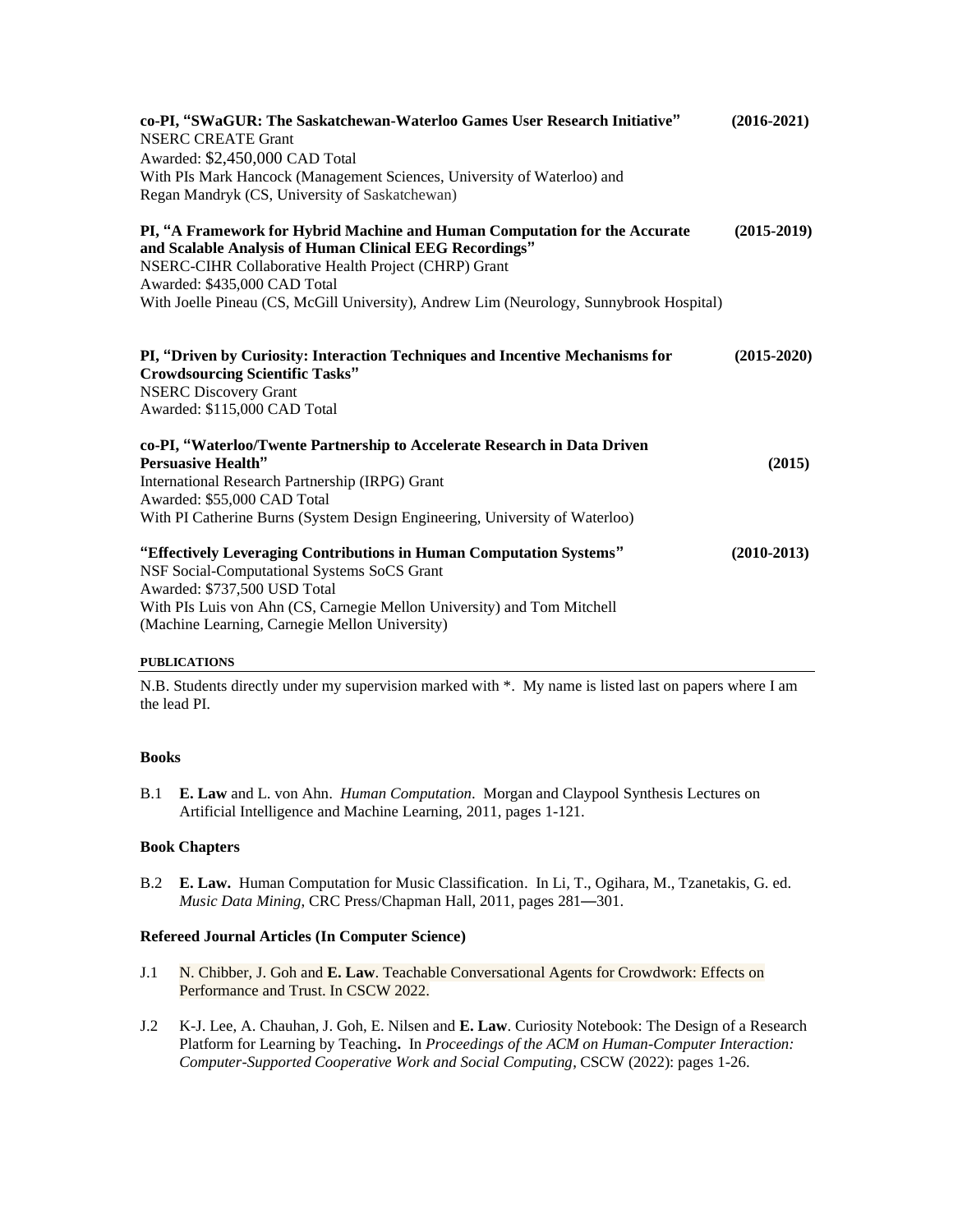- J.3 J. Ceha\*, D. Kulic, P-Y Oudeyer, D. Roy, and **E. Law**. Identifying Functions and Behaviours of Social Robots for In-Class Learning Activities: Teachers' Perspective. In *International Journal of Social Robotics*, 2021
- J.4 A. Williams\*, G. Mark, K. Milland, E. Lank and **E. Law.** The Perceptual Work Life of Crowdworkers: How Tooling Practices Increase Fragmentation in Crowdwork. In *Proceedings of the ACM on Human-Computer Interaction: Computer-Supported Cooperative Work and Social Computing*, CSCW (2019): pages 1-27.
- J.5 M. Schaekermann\*, G. Beaton\*, M. Habib, A. Lim, K. Larson and **E. Law**. Understanding Expert Disagreement in Medical Data Analysis through Structured Adjudication. In *Proceedings of the ACM on Human-Computer Interaction: Computer-Supported Cooperative Work and Social Computing*, CSCW (2019): pages 1-22.
- J.6 G. d'Eon\*, J. Goh, K. Larson and **E. Law**. Paying Crowd Workers for Collaborative Work. In *Proceedings of the ACM on Human-Computer Interaction: Computer-Supported Cooperative Work and Social Computing*, CSCW (2019): pages 1-24.
- J.7 M. Schaekermann\*, J. Goh, K. Larson and **E. Law**. Resolvable vs. Irresolvable Disagreement: A Study on Worker Deliberation in Crowdwork. In *Proceedings of the ACM on Human-Computer Interaction, vol. 2: Computer-Supported Cooperative Work and Social Computing*, CSCW (2018): 154, pages 1-19. **(Best Paper Award)**
- J.8 W. Challaghan\*, J. Goh, M. Mohareb, A. Lim and **E. Law**. MechanicalHeart: A Human-Machine Framework for the Classification of Phonocardiograms. In *Proceedings of the ACM on Human-Computer Interaction, vol. 2: Computer-Supported Cooperative Work and Social Computing*, CSCW (2018): 28, pages 1-17.
- J.9 M. Cartwright, A. Seals, J. Salamon, A. Williams\*, S. Mikloska\*, D. MacConnell, **E. Law**, J.P. Bello, O. Nov. Seeing Sound: Investigating the Effects of Visualizations and Complexity on Crowdsourced Audio Annotations. In *Proceedings of the ACM on Human-Computer Interaction, vol. 1: Computer-Supported Cooperative Work and Social Computing*, CSCW (2017): 29, pages 1- 21.

#### **Refereed Journal Articles (Outside Computer Science)**

N.B.: J.4-J.6 are journal publications that resulted from our crowdsourcing systems (CrowdCurio, CrowdEEG) being used by medical and biology scientists to crowdsource annotation of research data.

- J.10 E. Sokolov, D. Abdoul Bachir, F. Sakadi, J.A. Williams, A. Vogel, M. Schaekermann\*, N.R. Tassiou, K.A. Bah, V. Khatri, G.C. Hotan, N. Ayub, E.C.W. Leung, T.A. Fantaneanu, A. Patel, M. Vyas, T. Milligan, M. Villamar, D. Hoch, S. Purves, B. Esmaeili, M. Stanley, T. Lehn-Schioler, J. Tellez-Zenteno, E. Gonzalez-Giraldo, I. Tolokh, L. Heidarian, L. Worden, N. Jadeja, S. Fridinger, L. Lee, **E. Law**, C. Fodé Abass, F.J. Mateen. Tablet-based EEG diagnostics for epilepsy patients in the West African Republic of Guinea. In *European Journal of Neurology*, 2020.
- J.11 M. Schaekermann\*, N. Hammel, M. Terry, T. Ali, Y. Liu, B. Basham, B. Campana, W. Chen, X. Ji, J. Krause, G. Corrado, L. Peng, D. Webster, **E. Law**, and R. Sayres. Remote Tool-based Adjudication for Grading Diabetic Retinopathy. In *Translational Vision Science & Technology* (TVST), 8(6): 40, 2019.
- J.12 J. Williams, F.A. Cisse, M. Schaekermann\*, F. Sakadi, N.R. Tassiou, G.C. Hotan, A.K. Bah, A. Hamani, A. Lim, E.C.W. Leung, T.A. Fantaneanu, T.A. Milligan, V. Khatri, D.B. Hoch, M.V. Vyas, A.D. Law, J.M. Cohen, A.C. Vogel, **E. Law**, F.J. Mateen. Smartphone EEG and Remote Online Interpretation for Children with Epilepsy in the Republic of Guinea: Quality, Characteristics and Practical Implications. In *Seizure: European Journal of Epilepsy*: 71, 2019, pages 1-7.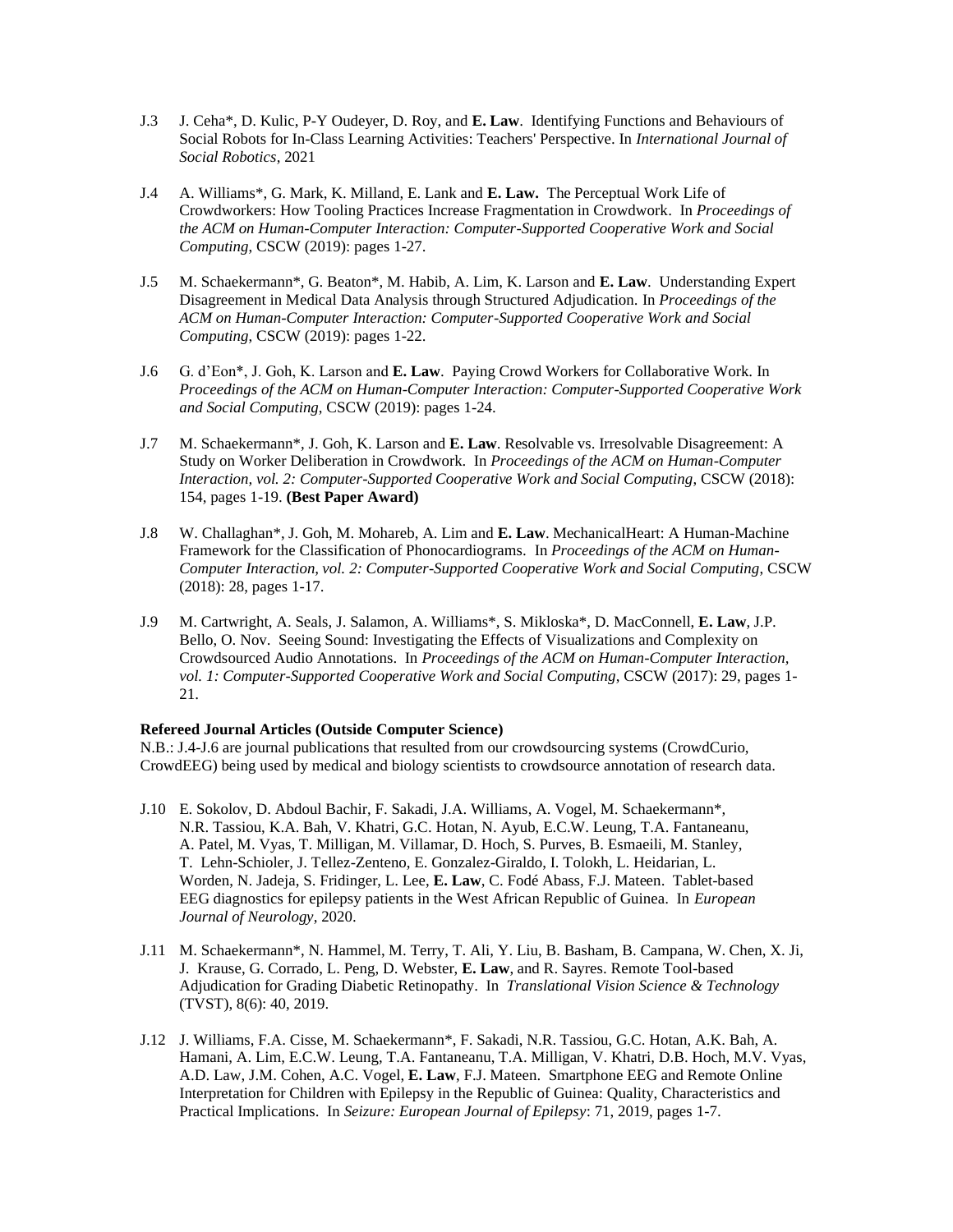- J.13 D. Park, I. Breckheimer, A. Williams\*, **E. Law**, A. Ellison and C. Davis. Herbarium specimens reveal substantial and unexpected variation in phenological sensitivity across the eastern United States. In *Philosophical Transactions of the Royal Society B: Biological Sciences*, 374, 2018, pages 1–12.
- J.14 C. Willis, **E. Law**, A. Williams\*, B. Franzone, R. Bernardos, L. Bruno, C. Hopkins, C. Schorn, E. Weber, D. Park and C. Davis. CrowdCurio: an online crowdsourcing platform to facilitate climate change studies using herbarium specimens. In *New Phytologist*, 215(1), 2017, pages 479-488.
- J.15 M.A. O'Leary. K. Alphonse, A.H. Mariangeles, D. Cavaliere, A. Cirranello, T. Dietterich, M. Julius, S. Kaufman, **E. Law,** M. Passarotti, J. Robalino, N. Simmons, S. Smith, D. Stevenson, E. Theriot, P. Velazco, R. Walls, M. Yu, M. Daly. Crowd replicate performance of scientific experts scoring phylogenetic matrices of phenotypes. In *Systematic Biology*, 67(1), 2017, pages 49-60.

#### **Refereed Conference Papers**

- C.1 J. Ceha and **E. Law**. Expressive Auditory Gestures in a Voice-Based Pedagogical Agent. In CHI 2022.
- C.2 S. Suh, S. Lamorea, E. Law and L. Zhang-Kennedy. PrivacyToon: The Design and Evaluation of a Comic-Based Authoring Tool with Creativity Support for Privacy Concepts. In DIS 2022. **(Best Paper Honorable Mention)**
- C.3 P.B. Ravari1, K-J Lee, **E. Law** and D. Kulic. Effects of an Adaptive Robot Encouraging Teamwork on Students' Learning. In IEEE International Conference on Robot and Human Interactive Communication (ROMAN), 2021.
- C.4 J. Ceha, K. J. Lee, E. Nilsen, J. Goh and **E. Law**. Can a Humorous Conversational Agent Enhance Learning Experience and Outcomes? In CHI 2021. **(Best Paper Honorable Mention)**
- C.5 S. Suh\*, K.J. Lee\*, B. Cheng\*, C. Latulipe and **E. Law**. Using Comics to Introduce and Reinforce Programming Concepts in CS1. In SIGCSE 2021.
- C.6 A. Vtyurina\*, C. Clarke, **E. Law**, J. Trippas and H. Bota. A Mixed-Method Analysis of Text and Audio Search Interfaces with Varying Task Complexity. In ACM ICTIR 2020.
- C.7 \*S. Suh, M. Lee, \*G. Xia and E. **Law**. Coding Strip: A Pedagogical Tool for Teaching and Learning Programming Concepts through Comics. In IEEE VL/HCC 2020.
- C.8 H. Chen\*, K. Czarnecki, R. Cohen, K. Dautenhahn, **E. Law**. Autonomous Vehicle Visual Signals for Pedestrians: Experiments and Design Recommendations. In IEEE Intelligent Vehicles Symposium (IV) 2020.
- C.9 S. Suh\*, M. Lee and **E. Law**. How Do We Design for Concreteness Fading? Survey, General Framework, and Design Dimensions. In IDC 2020.
- C.10 M. Alaimi\*, **E. Law**, K. Pantasdo\*, P-Y. Oudeyer and H. Sauzeon. Pedagogical Agents for Fostering Question-Asking Skills in Children. In *Proceedings of the CHI Conference on Human Factors in Computing Systems*, CHI '20, 2020, pages 1-12.
- C.11 M. Schaekermann\*, G. Beaton\*, E. Sanoubari, A. Lim, K. Larson and **E. Law**. Ambiguity-aware AI Assistants for Medical Data Analysis. In *Proceedings of the CHI Conference on Human Factors in Computing Systems*, CHI '20, 2020, pages 1-11.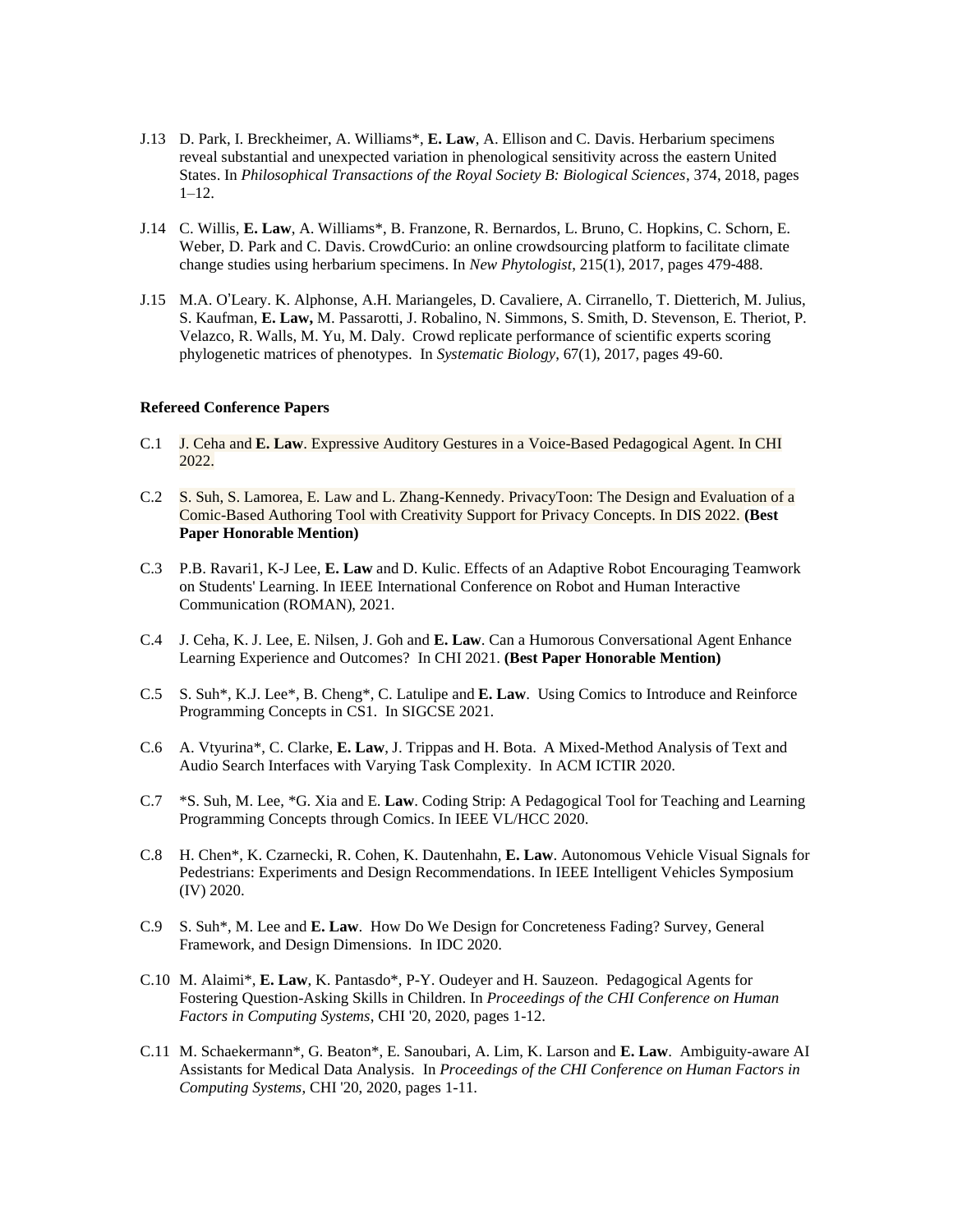- C.12 N. Dillen, M. Ilievski, **E. Law**, L. Nacke, K. Czarnecki and O. Schneider. Keep Calm and Ride Along: Passenger Comfort and Anxiety as Physiological Responses to Autonomous Driving Styles. In *Proceedings of the CHI Conference on Human Factors in Computing Systems*, CHI '20, 2020, pages 1-12.
- C.13 J. Ceha\*, N. Chhibber\*, J. Goh, P-Y Oudeyer, C. McDonald, D. Kulic, **E. Law**. Expression of Curiosity in Social Robots: Design, Perception, and Effects on Behaviour. In *Proceedings of the CHI Conference on Human Factors in Computing Systems*, CHI '19, 2019, pages 1-12.
- *C.14* A. Williams\*, J. Goh, C. Willis, A. Ellison, J. Brusuelas, C. Davis and **E. Law**. Deja Vu: Characterizing Worker Reliability Using Task Consistency. In *Proceedings of the AAAI Conference on Human Computation and Crowdsourcing*, HCOMP '17, 2017, pages 197-205.
- C.15 **E. Law**, V. Cai\*, E. Liu\*, S. Sasy\*, J. Goh, A. Blidaru\* and D. Kulic. A Wizard-of-Oz Study of Curiosity in Human-Robot Interaction. *In Proceedings of the IEEE International Symposium on Robot and Human Interactive Communication*, RO-MAN '17, 2017, pages 1-8.
- C.16 P. Jaini, Z. Chen, P. Carbajal, **E. Law**, L. Middleton, K. Regan, M. Schaekermann\*, G. Trimponias, J. Tung, and P. Poupart. Online Bayesian Transfer Learning for Sequential Data Modeling. In *Proceedings of the 5th International Conference on Learning Representations*, ICLR '17, 2017, pages 1-20.
- C.17 **E. Law**, K. Z. Gajos, A. Wiggins, M. Gray and A. Williams\*. Crowdsourcing as a Tool for Research: Implications of Uncertainty. In *Proceedings of the ACM Conference on Computer-Supported Cooperative Work and Social Computing*, CSCW '17, 2017, pages 1-18.
- C.18 T. Tse\*, J. Salamon, A. Williams\*, H. Jiang\* and **E. Law**. Ensemble: A Hybrid Human-Machine System for Generating Melody Scores from Audio. In *Proceedings of the International Conference on Music Information Retrieval*, ISMIR '16, 2016, pages 1-7.
- C.19 S. Pan\*, K. Larson, J. Bradshaw\* and **E. Law**. Dynamic Task Allocation Algorithm for Hiring Workers that Learn. In *Proceedings of the International Joint Conference on Artificial Intelligence*, IJCAI '16, 2016, pages 1-7.
- C.20 **E. Law,** M. Yin, J. Goh, K. Chen\*, M. Terry and K.Z. Gajos. Curiosity Killed the Cat, but Makes Crowdwork Better. In *Proceedings of the CHI Conference on Human Factors in Computing Systems*, CHI '16, 2016, pages 1-13. **(Best Paper Honorable Mention)**
- C.21 O. Amir, B. Grosz, **E. Law** and R. Stern. Collaborative Health Plan Support. In *Proceedings of the International Conference on Autonomous Agents and Multiagent Systems*, AAMAS '13, 2013, pages 793-796. (**Best Paper Second Prize, Challenges and Visions Track**)
- C.22 H. Zhang, **E. Law**, K.Z. Gajos, E. Horvitz, R.C. Miller and D. Parkes. Human Computation Tasks with Global Constraints: A Case Study. In *Proceedings of the CHI Conference on Human Factors in Computing Systems*, CHI '12, 2012, pages 1-10. **(Best Paper Honorable Mention)**
- C.23 **E. Law** and H. Zhang. Towards Large-Scale Collaborative Planning: Answering High-Level Search Queries Using Human Computation. In *Proceedings of the AAAI Conference on Artificial Intelligence*, AAAI '11, 2011, pages 1-6.
- C.24 **E. Law**, B. Settles and T. Mitchell. Learning to Tag using Noisy Labels. In *Proceedings of the European Conference on Machine Learning*, ECML '10, 2010, pages 1-16.
- C.25 **E. Law**, K. West, M. Mandel, M. Bay and S. Downie. Evaluation of Algorithms Using Games: The Case of Music Tagging. In *Proceedings of the International Conference on Music Information Retrieval*, ISMIR '09, 2009, pages 1-6.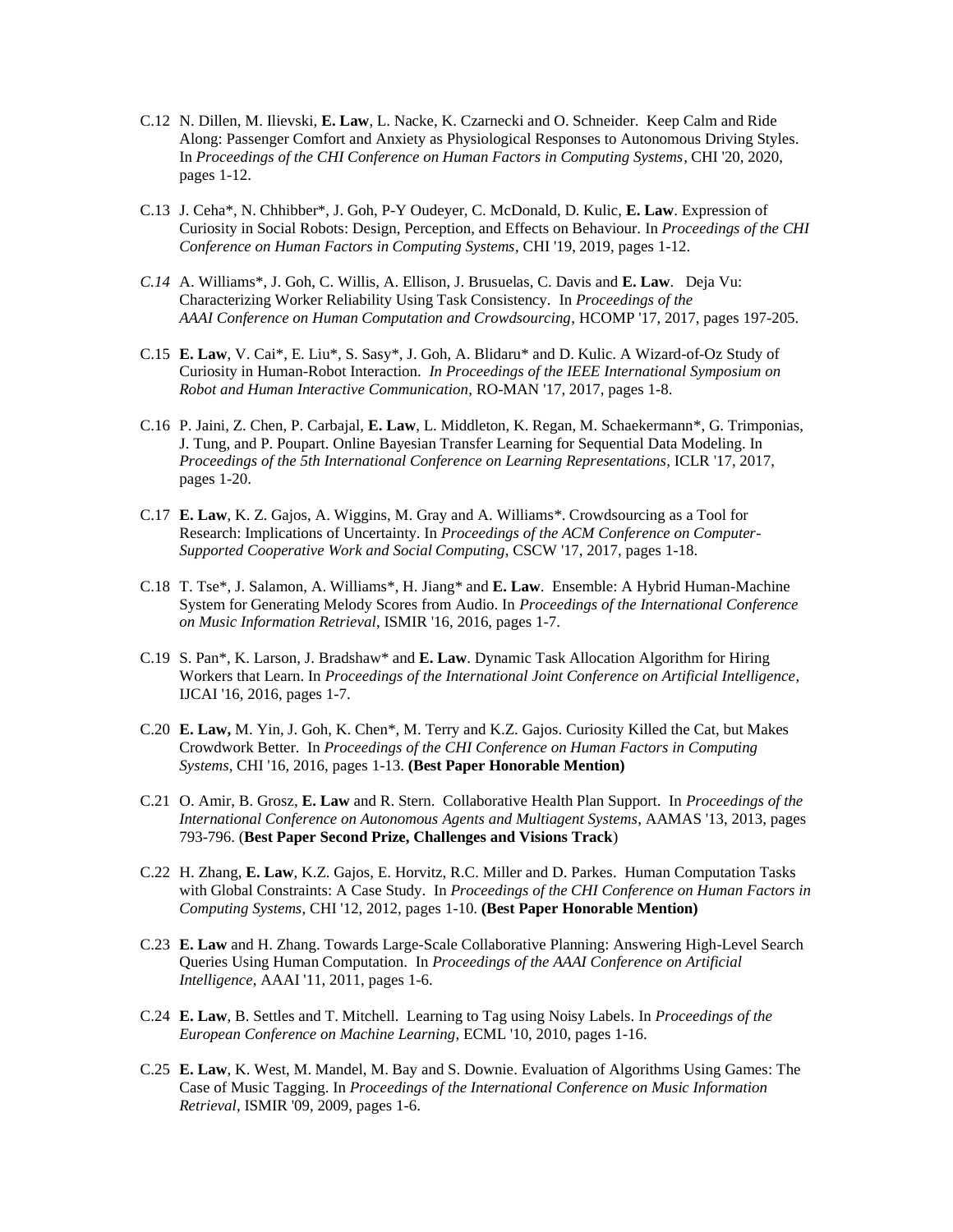C.26 **E. Law** and L. von Ahn. Input-agreement: A New Mechanism for Data Collection using Human Computation Games. In *Proceedings of the CHI Conference on Human Factors in Computing Systems*, CHI '09, 2009, pages 1-10. **(Best Paper Honorable Mention)**

#### **Refereed Short Papers and Extended Abstract**

- P.1 **E. Law**, P. Baghaei\*, N. Chhibber\*, D. Kulic, S. Lin\*, K. D. Pantasdo\*, J. Ceha\*, S. Suh\*, N. Dillen\*. Curiosity Notebook: A Platform for Learning by Teaching Conversational Agents. In *CHI 2020 Late Breaking Work*.
- P.2 J. Williams, F.A. Cisse, M. Schaekermann\*, F. Sakadi, N.R. Tassiou, A.K. Bah, A.B.D. Hamani, A. Lim, E.C.W. Leung, T.A. Fantaneau, T. Milligan, V. Khatri, D. Hoch, M. Vyas, A. Lam, G. Hotan, J. Cohen, **E**. **Law** and F. Mateen. (2019). Utilizing a wearable smartphone-based EEG for pediatric epilepsy patients in the resource poor environment of Guinea: A prospective study. In *Annual Meeting of the American Academy of Neurology* (AAN) 2019, pages 1.
- P.3 C. Vandenhof\* and **E. Law**. Contradict the Machine: A Hybrid Approach to Identifying Unknown Unknowns. In *Proceedings of the 18th International Conference on Autonomous Agents and Multiagent Systems*, AAMAS '19, 2019, pages 2238-2240.
- P.4 **E. Law**, C. Dalton\*, N. Merrill\*, A. Young\*, K.Z. Gajos. CrowdCurio: A Platform for Supporting Mixed-Expertise Crowdsourcing. In *Proceedings of the AAAI Conference of Human Computation and Crowdsourcing*, HCOMP '13, 2013, pages 1-2.
- P.5 **E. Law**, P. Bennett and E. Horvitz. The Effects of Choice in Routing Relevance Judgments. In *Proceedings of the ACM SIGIR Conference on Research and Development in Information Retrieval*, SIGIR '11, 2011, pages 1-2.
- P.6 **E. Law**, A. Mityagin and M. Chickering. Intentions: A Game for Classifying Search Query Intent. In *Proceedings of the CHI Conference on Human Factors in Computing Systems Work-In-Progress,*  CHI '09, 2009, pages 1-4.
- P.7 **E. Law**, L. von Ahn, R. Dannenberg and M. Crawford. TagATune: a Game for Sound and Music Annotation. In *Proceedings of the International Conference on Music Information Retrieval*, ISMIR '07, 2007, pages 1-4.

#### **Refereed Workshop Articles**

- W.1 G. Melo\*, **E. Law**, P. Alencar and D. Cowan. Understanding User Understanding: What do Developers Expect from a Cognitive Assistant? In IEEE BigData Workshop 2020.
- W.2 N. Chhibber\* and **E. Law**. Teaching Conversational Agents. In NeurIPS 2020 Workshop on Human-in-the-Loop Dialog Systems.
- W.3 A. Appriou\*, J. Ceha\*, S. Pramij, D. Dutartre, **E. Law**, P-Y Oudeyer and F. Lotte. Towards measuring states of epistemic curiosity through electroencephalographic signals. In Proceedings of the IEEE International Conference on Systems, Man and Cybernetics (SMC '20), 2020.
- W.4 **E. Law**, K.J. Lee\* and P. Baghaei\*. The Curiosity Notebook: A Platform for Supporting Learning with Teachable Robots. In *HRI 2020 Workshop on Exploring Creative Contents in Social Robots*.
- W.5 **E. Law**, E. Nilsen, K.J. Lee\*, A. Chauhan\*, J. Ceha\*, P. Baghaei\*, A. Debbane\* and K. Yang\*. Learning and Teaching with Conversational Agents. In *CHI 2020 Workshop on Grand Challenges in Conversational UI*.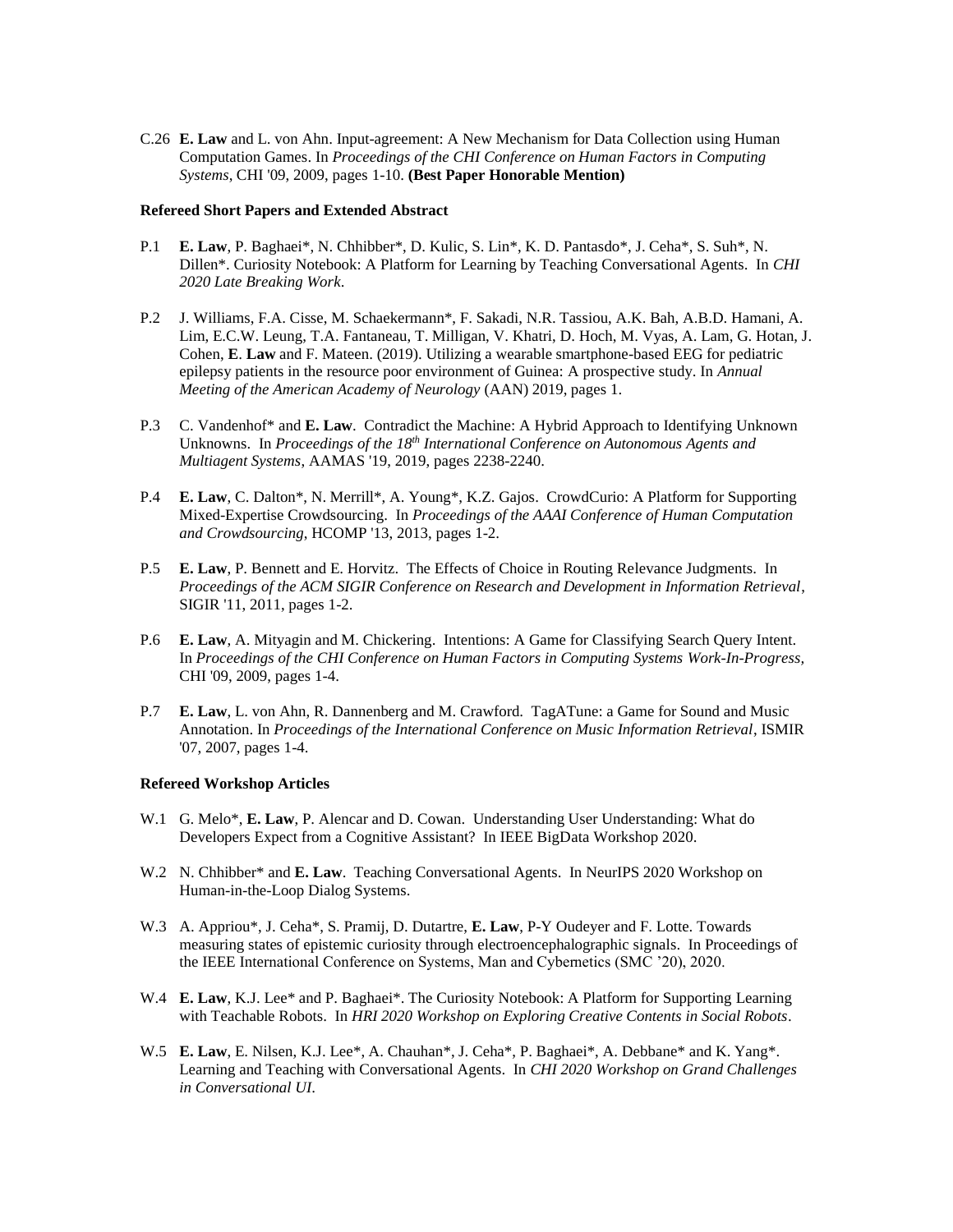- W.6 **E. Law** and L. Kuang\*. The Role of Experimentation in Human-AI Interaction. In *Proceedings of CHI Workshop on Where is the Human? Bridging the Gap between AI and HCI, 2019*, pages 1-5.
- W.7 **E. Law** and D. Kulic. How to Know When a User is Curious: A Challenge for HRI in Social Robotics. In *Proceedings of CHI Workshop on The Challenges of Working with Social Robots that Collaborate with People, 2019*, pages 1-6.
- W.8 A. Williams\*, H. Kaur, **E. Law** and E. Lank. Guiding Attention with Tasks and Emotions in Conversational Agents. In *Proceedings of CHI Workshop on Conversational Agents: Constructing Action Plans from a Wave of Research and Development, 2019*, pages 1-8.
- W.9 N. Chhibber<sup>\*</sup> and **E. Law**. Using Conversational Agents to Support Learning by Teaching. In *Proceedings of CHI Workshop on Conversational Agents: Constructing Action Plans from a Wave of Research and Development, 2019*, pages 1-7.
- W.10 N. Dilen\*, **E. Law**, O. Schneider and K. Czarnecki. Passenger-vehicle Interaction in Fully Autonomous Vehicles: current and future trends. In *Proceedings of CHI Workshop on Looking into the Future: Weaving the Threads of Vehicle Automation, 2019*, pages 1-5.
- W.11 G. d'Eon\*, K. Larson and **E. Law**. The Effects of Single-Player Coalitions on Reward Divisions in Cooperative Games. In *Proceedings of AAMAS Games, Agents and Incentives Workshop, 2019*, pages 1-15.
- W.12 M. Schaekermann\*, G. Beaton\*, M. Habib, A. Lim, K. Larson and **Law, E**. (2019). CrowdEEG: A Platform for Structured Consensus Formation in Medical Time Series Analysis. In *Proceedings of the CHI 8th Workshop on Interactive Systems in Healthcare (WISH), 2019*, pages 1-4.
- W.13 M. Schaekermann\*, G. Beaton\*, M. Habib, A. Lim, K. Larson and **E. Law**. Capturing Expert Arguments from Medical Adjudication Discussions in a Machine-readable Format. In *Proceedings of the WebConf Workshop on Subjectivity, Ambiguity and Disagreement (SAD) on the Web, 2019*, pages 1-7.
- W.14 M. Schaekermann\*, **E. Law**, K. Larson, K. and A. Lim. Expert Disagreement in Sequential Labeling: A Case Study on Adjudication in Medical Time Series Analysis. In *Proceedings of the HCOMP Workshop on Subjectivity, Ambiguity and Disagreement (SAD) in Crowdsourcing, 2018*, pages 1-7.
- W.15 N. Chhibber\*, R. Syed, M. Teng, J. Goh, K. Collins-Thompson and **E. Law**. Human Perception of Surprise: A User Study. In *Proceedings of SIGIR Computational Surprise Workshop, 2018, pages 1- 4*.
- W.16 A. Williams\*, A. Vtyurina\*, E. Lank and **E. Law**. Designing Voice Interfaces for Accessible Crowdwork. In *Proceedings of CSCW Workshop on Accessible Voice Interfaces, 2018*, pages 1-4.
- W.17 A. Vtyurina\*, A. Fourney and **E. Law**. 5 Seconds After: Exploring User Actions with Voice Assistants in the Moments After a System Response. In *Proceedings of CHI Workshop on Voicebased Conversational UX Studies and Design, 2018*, pages 1-5.
- W.18 A. Williams\*, J. Bradshaw\*, M. Schaekermann, T. Tse, W. Callaghan and **E. Law**. The Big Picture: Preserving Context in the Decomposition of Complex Expert Tasks. In *Proceedings of the CHI Productivity Decomposed Workshop*, 2016, pages 1-2.
- W.19 M. Schaekermann\*, **E. Law**, A. Williams\* and W. Callaghan\*. Resolvable vs Irresolvable Ambiguity: A new hybrid framework for dealing with uncertain ground truth. In *Proceedings of the CHI Workshop on Human-Centered Machine Learning*, 2016, pages 1-5.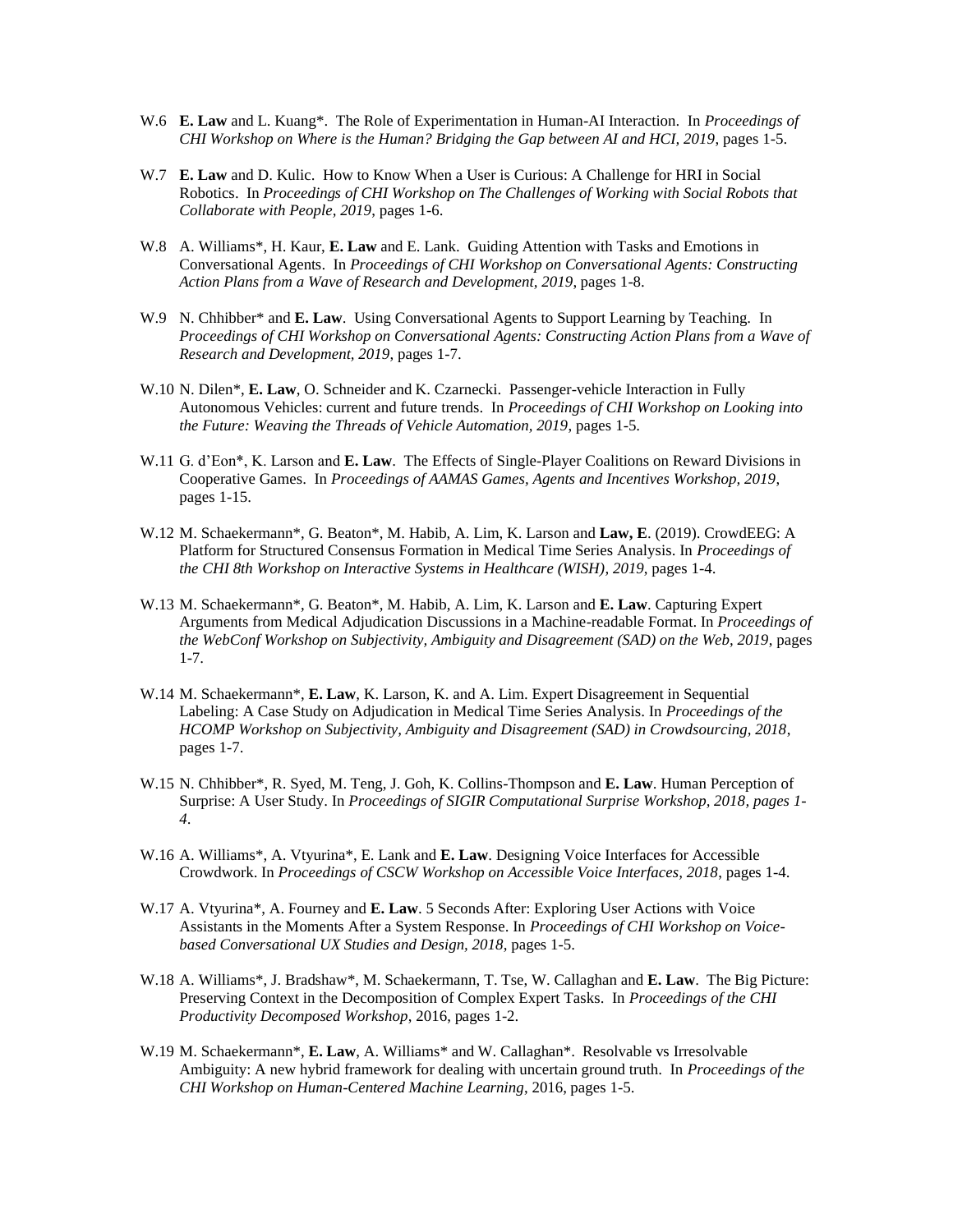- W.20 **E. Law**, B. Grosz, L.M. Sanders and S.H. Fischer. SimplyPut: Leveraging a Mixed-Expertise Crowd to Improve Health Literacy. In *Proceedings of the AAMAS Workshop on Human-Agent Interaction Design and Models*, 2013, pages 1-10.
- W.21 **E. Law,** B. Settles, A. Snook, H. Surana, L. von Ahn and T. Mitchell. Human Computation for Attribute and Attribute Value Acquisition. In *Proceedings of the CVPR Workshop on Fine-Grained Visual Categorization*, 2011, pages 1-2
- W.22 J. Betteridge, A. Carlson, S. Hong, E.Jr. Hruschka, **E. Law**, T. Mitchell, and S. Wang. Towards Never Ending Language Learning. In *Proceedings of the AAAI Spring Symposium on Learning by Reading and Learning to Read*, 2009, pages 1-2.
- W.23 **E. Law**, L. von Ahn and T. Mitchell. Search Wars: A Game for Improving Web Search. In *Proceedings of the Human Computation Workshop*, 2009, pages 31.
- W.24 **E. Law.** The Problem of Accuracy as An Evaluation Criterion. In *Proceedings of the ICML Workshop on Evaluation Methods for Machine Learning*, 2008, pages 1-4.

### **INVITED TALKS**

#### **Plenary talks**

- 1. *Crowdsourcing Medical Time Series Annotation: Expertise, Ambiguity and Human-AI Collaboration*. Invited talk at TU Delft Academic Fringe Festival: Crowd Computing & Human-Centered AI, February 2020.
- 2. *Designing Interactive Systems to Elicit Curiosity*. Invited talk at Conference on Curiosity: Emerging Sciences and Educational Innovations, University of Pennsylvania, Philadelphia, December 2018.
- 3. *Crowd Computing*. Invited talk at ETH Zurich and Collegium Helveticum. Zurich, Switzerland. December 2017.
- 4. *The Case of Thoreau's Field Notes: How CrowdCurio Helps to Advance Science and Citizen Science*. Invited talk at HCI International Conference (HCII) 2017 Panel. Vancouver, BC. July 2017.
- 5. *Designing for Curiosity.* Invited talk at the International Conference on Graphics, Visualization and Human-Computer Interaction (GI). Victoria, BC. May 2016.
- 6. *Mixed Expertise Crowdsourcing.* Invited keynote at the ICML Workshop on "Machine Learning Meets Crowdsourcing". Atlanta, Georgia. June 2013.
- 7. *SimplyPut: A Crowdware System for Improving Health Communication and Literacy.* Invited talk at the Academic Pediatric Association Annual Meeting. May 2013.

#### **University colloquia**

- 8. *Socio-technical Challenges in Scientific and Medical Crowdsourcing.* Invited talk at the Carnegie Mellon University HCII and LTI Crowdsourcing Seminar. April 2018.
- 9. *Designing for Curiosity.* Invited talk at the Toronto User Experience (TUX) Speaker Series. University of Toronto, ON. February 2016.
- 10. *Balancing Task-Centric and Human-Centric Objectives in Human Computation Systems.* Harvard Center for Research on Computation and Society. Cambridge, MA. September 2012.

### **Tutorials**

- 11. *Crowdsourcing as a Tool for Research and Public Engagement*. 5-day course at the Digital Humanities Summer Institute, University of Victoria, BC. June 2015.
- 12. *Human Computation: A Broad Perspective.* 4-hour tutorial at the ACM Intelligent User Interfaces (IUI) Conference. March 2013.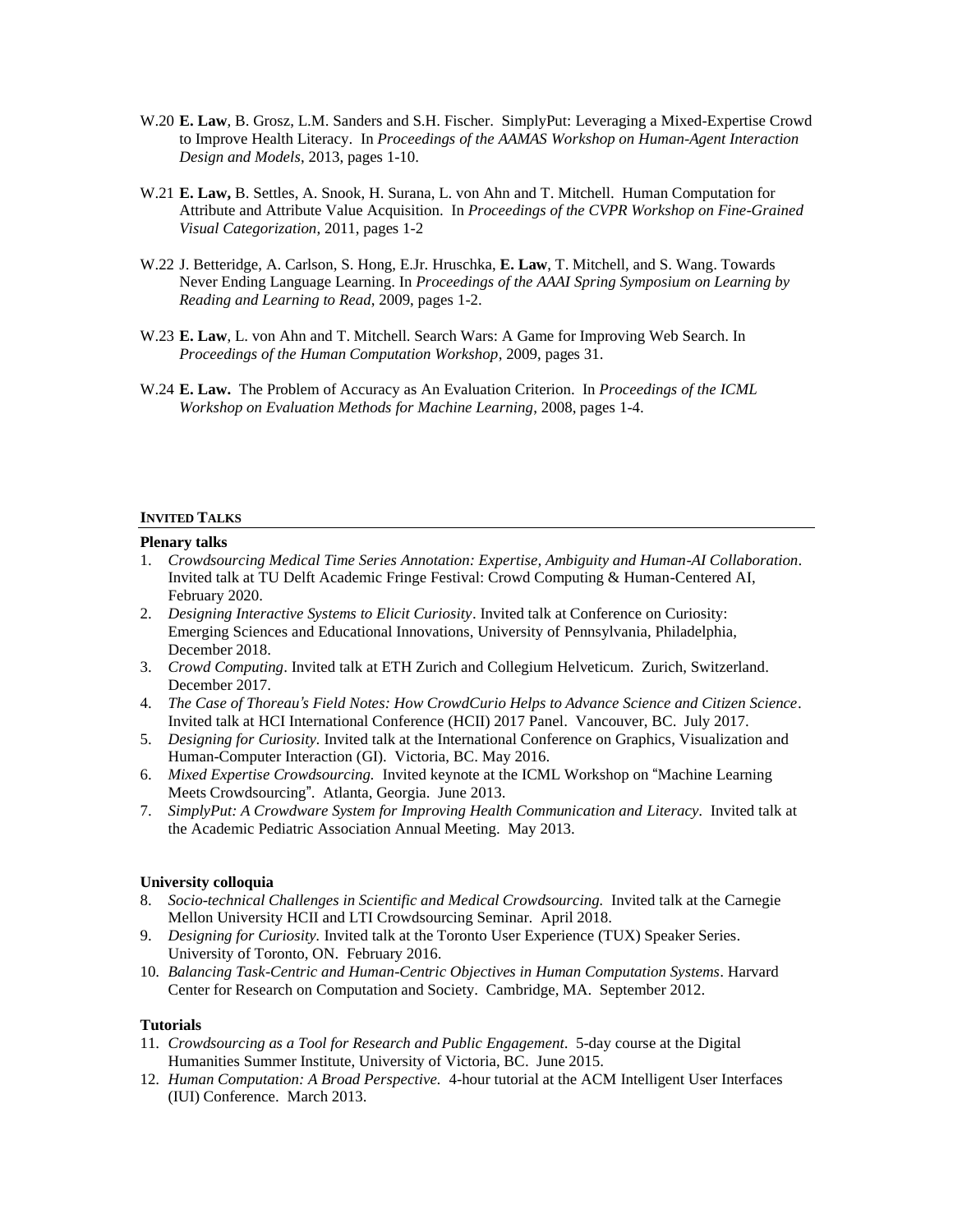13. *Human Computation: Core Research Questions and State of the Art.* 4-hour tutorial at the AAAI Conference. March 2011.

#### **Industry talks**

- 14. *What should User-Centered Design look like for AI/ML Systems?* Invited talk at Element AI, Toronto, June 2018
- 15. *The "What" and the "How": Two Studies of Curiosity-Inducing Interfaces.* Microsoft Research Redmond, Redmond, WA. July 2017.

#### **RESEARCH EXPERIENCE**

| $(2017-present)$ |
|------------------|
| (summer 2010)    |
|                  |
| (summer 2008)    |
|                  |
| (summer 1999)    |
|                  |
| $(2005 - 2006)$  |
| $(2000 - 2003)$  |
| (1998)           |
|                  |

#### **TEACHING**

#### **CS 889: Human-in-the-loop Systems (fall 2014, fall 2015)**

This *new* graduate course gives a broad overview of various models for combining human and machine intelligence to solve computational problems. Through weekly seminars and a class project, we examine three roles that humans play in computational systems -- humans as computers, humans as teachers, and humans as collaborators. This course covers both literature from HCI and AI, and the topics include human computation and crowdsourcing, learning by demonstration, mixed initiative systems, active learning from human teachers, and interactive machine learning. *Student Evaluation: 4.2/5 (fall 2014), 4.5/5 (fall 2015)*

#### **CS 349: User Interfaces (winter 2015)**

This course introduces contemporary user interfaces, including the basics of human-computer interaction, the user interface design/evaluation process, and the architectures within which user interfaces are developed. In 2015, I completely re-structured the course materials for CS349 to teach user interface concepts via web technology (i.e., HTML, CSS, Javascript). *Student Evaluation: 3.7/5 (section 2), 3.8/5 (section 3)*

#### **CS 889: Human-AI Interaction (winter 2018)**

AI and machine learning technologies has become increasingly integrated with our everyday lives. Yet, such systems are often complex, unpredictable and unfamiliar to users, making it difficult for them to understand, trust and adopt them. This *new* graduate course involves a survey of existing literature on Human-AI interaction, on topics such as safety, fairness, interpretability, ethics, trust, and human-in-theloop computation. The course is also in part a methodology course---students study different HCI data collection (e.g., experiments, diary studies, interviews, etc.) and analysis (e.g., statistical modeling, grounded theory analysis, etc.) techniques and apply them to research questions related to Human-AI interaction. The coursework involves a weekly seminar and a course project. *Student Evaluation: 4.3/5*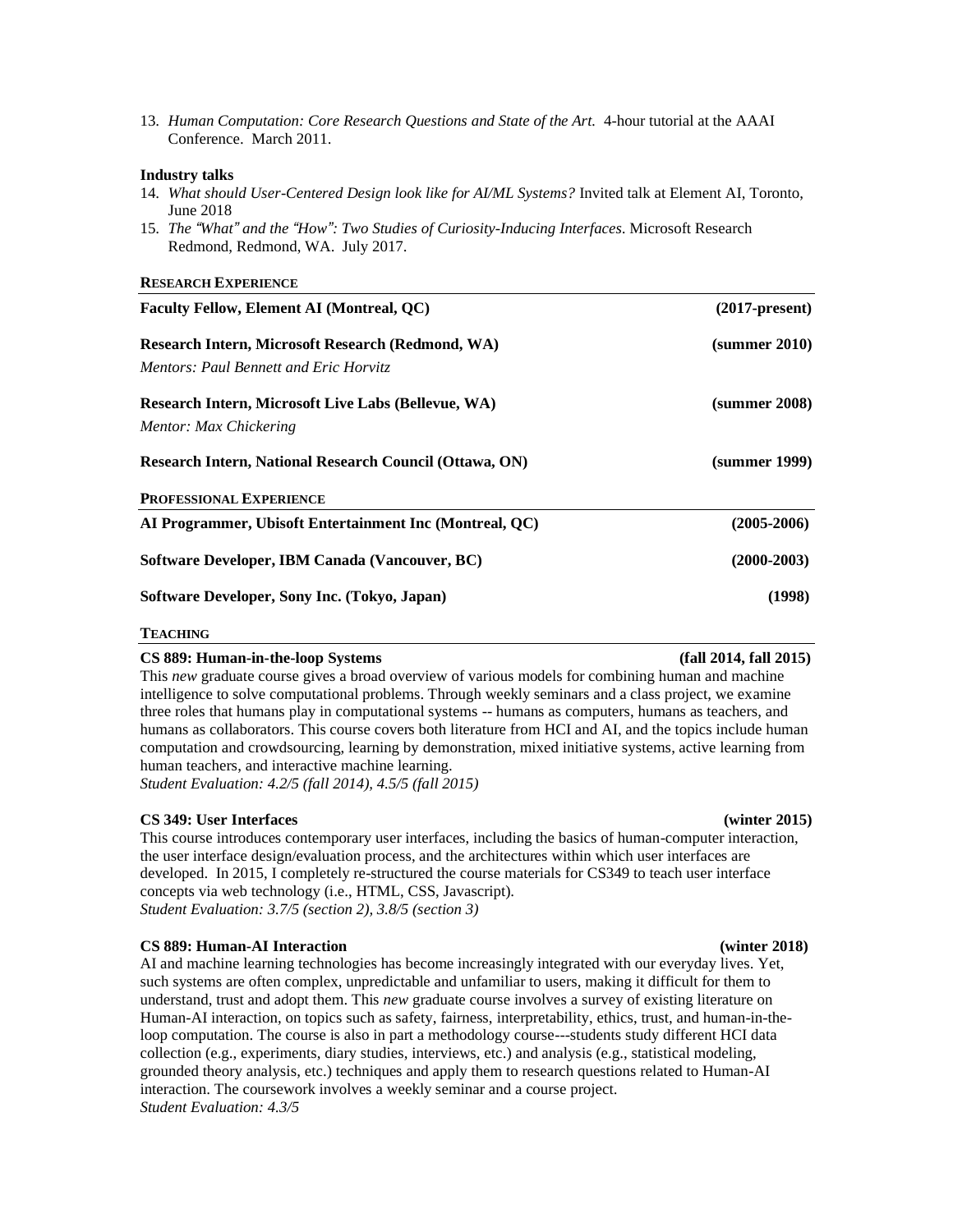Human-Computer Interaction teaches the fundamental issues that underlie the creation and evaluation of usable and useful computational artifacts. Over the term, students learn how to design novel computational artifacts that enable a well-defined user group to achieve specific goals more effectively. Students learn and directly apply: (1) Rapid ethnography, which includes learning how to perform interviews and in situ observations, (2) User-centered design techniques, including contextual design and low-fidelity, highiteration prototyping practices (e.g., paper-based prototyping and Wizard-of-Oz studies), (3) Evaluation methods for measuring how a design compares to existing methods of accomplishing a task. The course involves lectures, in-class activities, assigned readings and group projects. In 2018, I restructured the course to be more akin to an interactive *studio*, where students work with instructors and TAs to critique design and refine prototypes in class.

*Student Evaluation: 4.2/5 (spring 2018) Student Evaluation: 4.4/5 (fall 2019)*

#### **CS 480: Introduction to Machine Learning (winter 2019)**

The course introduces students to the design of algorithms that enable machines to "learn". In contrast to the classic paradigm where machines are programmed by specifying a set of instructions that dictate what exactly a machine should do, a new paradigm is developed whereby machines are presented with examples from which they learn what to do. This is especially useful in complex tasks such as natural language processing, information retrieval, data mining, computer vision and robotics where it is not practical for a programmer to enumerate all possible situations in order to specify suitable instructions for all situations. Instead, a machine is fed with large datasets of examples from which it automatically learns suitable rules to follow. The course will introduce the basics of machine learning and data analysis, and cover humancentered machine learning issues, such as bias, interpretability and AI for social good. *Student Evaluation: 3.9/5 (section 1), 3.7/5 (section 2)*

#### **CS 889: Conversational Agents (winter 2020)**

Conversational Agents has become increasingly integrated with our everyday lives. This graduate course will explore recent HCI research on conversational agents. The course is also a methodology course---we will study different HCI methodologies (e.g., experiments, diary studies, interviews, etc) and analysis techniques (e.g., statistical modeling, grounded theory analysis) and apply them to research questions related to conversational agents. There are three main components: Paper Critique, Presentation, Project. The coursework involves a weekly seminar and a course project.

#### **CS 889: Masterclass in Human-Computer Interaction – Education Technology (winter 2021)**

This course is called Masterclass in Human-Computer Interaction, in that students will learn how to conduct HCI research by doing and through critiques. Students study the process of HCI research: from formulating questions, selecting/using the appropriate research methodologies (e.g., experiments, diary studies, interviews, etc), connecting the research to theories, analyzing data (e.g., statistical modeling, grounded theory analysis), to deriving design implications from the results. The research theme varies from year to year; for W21, the theme is Education Technology.

#### **STUDENTS AND POSTDOCS SUPERVISION**

**Graduate/Thesis Supervision** Ken Jen Lee (Ph.D.) (2020 – present) Jarvis Xie (M.Math) (2022 – present) Nabil Bin Hannan (Ph.D.) (2022 – present)

#### **Graduate/Thesis Supervision (Graduated)**

Sangho Suh (Ph.D.) (Postdoctoral Fellow, UCSD) Jessy Ceha (Ph.D.) (Scientific Editor, Elsevier) Amy Gabriela Debbane (M.Math.) (UX Researcher, Arctic Wolf) Alexandra Vtyurina (Ph.D., co-advised with Charlie Clarke) (Research Scientist, Kira Systems) Mike Schaekermann\* (Ph.D., co-advised with Kate Larson) (Applied Scientist, Amazon) Colin Vandenhof (M.Math) (Graduated, Spiri Robotics)

# **CS 449: Human Computer Interaction (spring 2018, fall 2019, spring 2020, spring 2021)**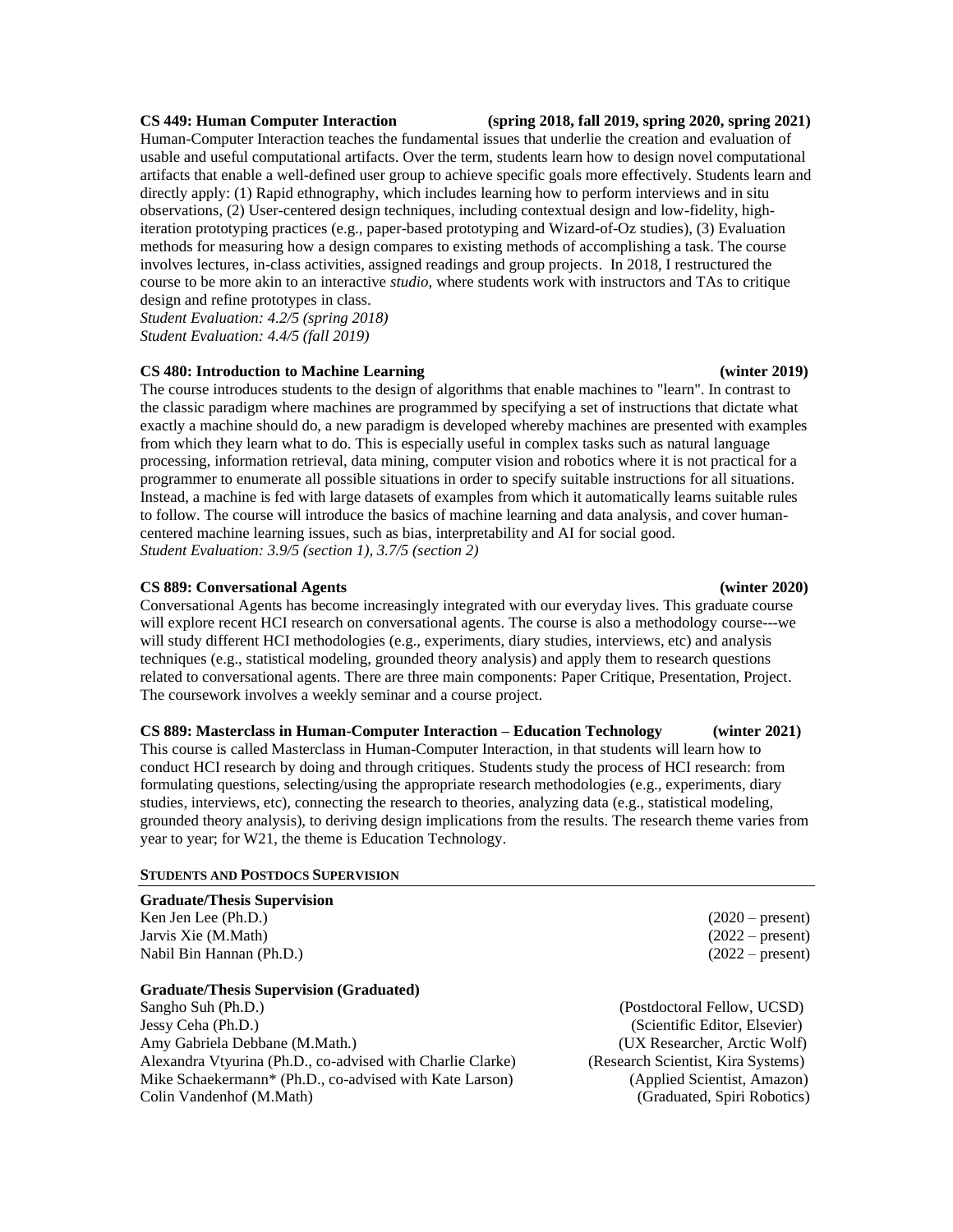Nalin Chhibber (M.Math.) (Research Engineer at AutoDesk) Alex Williams (Ph.D., co-advised with Ed Lank) (Assistant Professor at U. Tennessee Knoxville)<br>Greg D'Eon (M.Math., co-advised with Kate Larson) (Ph.D. student at UBC) Greg D'Eon (M.Math., co-advised with Kate Larson) William Callaghan (M.Math.) (Data Engineer, Borealis.AI Montreal) Sundra Yunjia Sun (M.Math, co-advised with Ed Lank) (Google Waterloo) Tim Tse (M.Math., co-advised with Pascal Poupart)

\*Mike Schaekermann has received the 2020 Cheriton Distinguished Dissertation Award as well as the 2020 Canadian Computer Science (CAN-CS) Distinguished Dissertation Award.

| <b>Postdoc Supervision</b>                       |                 |
|--------------------------------------------------|-----------------|
| Apoorva Chauhan                                  | $(2019 - 2021)$ |
| <b>Undergraduate Supervision</b>                 |                 |
| Joice Tang (URF, University of British Columbia) | (2021)          |
| Jason Liu (URA)                                  | (2021)          |
| Ken Jen Lee (URA/URF)                            | (2019)          |
| Jarvis Xie (URA)                                 | (2019)          |
| Amy Gabriela Debbane (URA)                       | (2019)          |
| Gracie Xia (URA)                                 | (2018)          |
| Kevin Pantasdo (URA)                             | (2018)          |
| Steven Feng (URA)                                | (2018)          |
| Linhai Ying (URA)                                | (2018)          |
| Stephanie Lin (URA)                              | (2018)          |
| Helga Jiang (URA, co-op)                         | (2017)          |
| Meng Dong (URA, undergrad thesis)                | (2017)          |
| Stephanie Mikloska (URA)                         | (2016)          |
| Clarice Ng (URA)                                 | (2016)          |
| Eddie Du (URA)                                   | (2016)          |
| Maoning Guo (URA)                                | (2016)          |
| Jing Tao (URA)                                   | (2016)          |
| Mark Martinez (URA)                              | (2016)          |
| Josh Bradshaw (research co-op)                   | (2015)          |
| Tiasa Mondol (URA)                               | (2015)          |
| Kevin Chen (URA)                                 | (2015)          |
| Charlie Wu (URA)                                 | (2015)          |
| Ruiming Zhu (URA)                                | (2014)          |
| Rui Lin (URA)                                    | (2014)          |
| Wenchao Du (URA)                                 | (2014)          |
| Susu Dong (URA)                                  | (2014)          |
| Elkan Wang (URA)                                 | (2014)          |

# **Former Students**

Louis Kuang (M.Math., co-advised with Kate Larson) (Google Waterloo) Kexin Yang (M.Math.) (Ph.D student, Carngie Mellon)

## **INTERNAL THESIS EXAMINATION COMMITTEE**

| Murat Dikmen (Ph.D. Thesis)               | (2022) |
|-------------------------------------------|--------|
| Nikhita Vinod Joshi (Ph.D. Comprehensive) | (2022) |
| Glaucia Melo (Ph.D. Comprehensive)        | (2020) |
| Kyle Robinson (Masters Thesis)            | (2020) |
| Neil Budnarain (Masters Thesis)           | (2020) |
| Alex Yun (Masters Thesis)                 | (2020) |
| Lingheng Meng (Ph.D. Thesis)              | (2020) |
| Hemant Surale (Ph.D. Thesis)              | (2020) |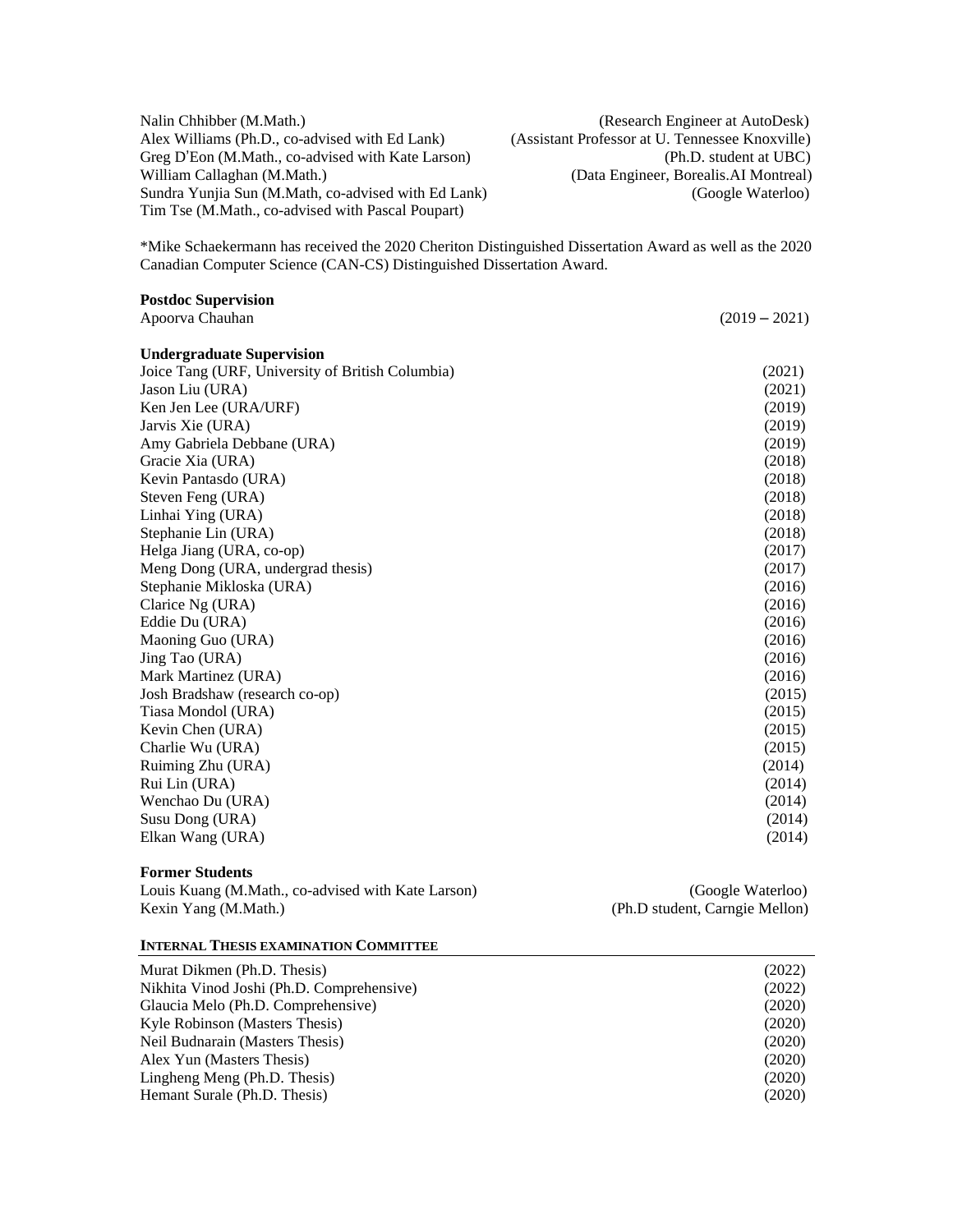| Bahreh Sarrafzadeh (Ph.D. Thesis)             | (2020) |
|-----------------------------------------------|--------|
| Henry Chen (Masters Thesis)                   | (2020) |
| Johann David Wentzel (Masters Thesis)         | (2020) |
| Nicole Dillen (Masters Thesis)                | (2019) |
| Gustavo Fortes Tondello (Ph.D. Thesis)        | (2019) |
| Murat Dikmen (Ph.D. Comprehensive)            | (2019) |
| Alex Bildaru (Masters Thesis)                 | (2019) |
| Jeff Avery (Ph.D. Thesis)                     | (2018) |
| Caroline Lamb (Ph.D. Thesis)                  | (2018) |
| Yetian Wang (Ph.D. Comprehensive)             | (2018) |
| Gustavo Fortes Tondello (Ph.D. Comprehensive) | (2018) |
| Diane Watson (Ph.D. Comprehensive)            | (2017) |
| Yunjia Sun (Masters Thesis)                   | (2016) |
| Quifan Li (Masters Thesis)                    | (2016) |
| Matthew Chan (Masters Thesis)                 | (2016) |
| Shengyin Pan (Masters Thesis)                 | (2015) |
| Brent Komer (Masters Thesis)                  | (2015) |
| Carolyn Lamb (Ph.D. Comprehensive)            | (2015) |
| Mingyu Liu (Masters Thesis)                   | (2015) |
| Marta Kryven (Ph.D. Comprehensive)            | (2015) |
|                                               |        |

# **EXTERNAL THESIS EXAMINATION COMMITTEE**

| Francisco Maria Calisto (Ph.D. Thesis, IST U. Lisbon)                                                | ongoing         |
|------------------------------------------------------------------------------------------------------|-----------------|
| Carter Cousineau (Ph.D. Thesis, University of Guelph)                                                | ongoing         |
| Alexander Butyaev (Ph.D. Thesis, McGill University)                                                  | (2019)          |
| <b>MAJOR PROFESSIONAL SERVICE</b>                                                                    |                 |
| <b>Conference Leadership:</b>                                                                        |                 |
| <b>HCOMP:</b> AAAI Conference on Human Computation and Crowdsourcing<br>General and Program co-Chair | (2019)          |
| <b>OTHER PROFESSIONAL SERVICE</b>                                                                    |                 |
| <b>Conference Organizing Committees:</b>                                                             |                 |
| <b>CSCW:</b> ACM Conference on Computer-Supported Cooperative Work and Social Computing              | (2019)          |
| Panels co-Chair                                                                                      |                 |
| <b>CHI:</b> ACM Conference on Human Factors in Computing Systems                                     | (2019)          |
| Accessibility co-Chair                                                                               |                 |
| WebConf: The Web Conference (formerly WWW)                                                           | (2019)          |
| Track co-Chair, Crowdsourcing and Human Computation Track                                            |                 |
| HCOMP: AAAI Conference on Human Computation and Crowdsourcing<br>Doctoral Symposium co-Chair         | (2016)          |
| <b>Workshop Organizing Committees:</b>                                                               |                 |
| <b>CHI:</b> Designing for Curiosity: An Interdisciplinary Workshop                                   | (2017)          |
| CSCW: Science of Citizen Science: Theories, Methodologies and Platforms                              | (2017)          |
| <b>HCOMP</b> : Citizen $+ X$ : Crowdsourcing in Science, Public Health and Government                | (2014)          |
| NIPS: Human Computation for Science and Computational Sustainability                                 | (2012)          |
| <b>AAAI:</b> Human Computation Workshop (HCOMP)                                                      | $(2011-2012)$   |
| <b>KDD:</b> Human Computation Workshop (HCOMP)                                                       | $(2009 - 2010)$ |
|                                                                                                      |                 |

# **Conference Program Committees as Associate Chair or Senior Program Committee Member:**

| <b>AAAI:</b> Conference on Artificial Intelligence               | (2019)             |
|------------------------------------------------------------------|--------------------|
| <b>CHI:</b> ACM Conference on Human Factors in Computing Systems | (2019, 2020, 2022) |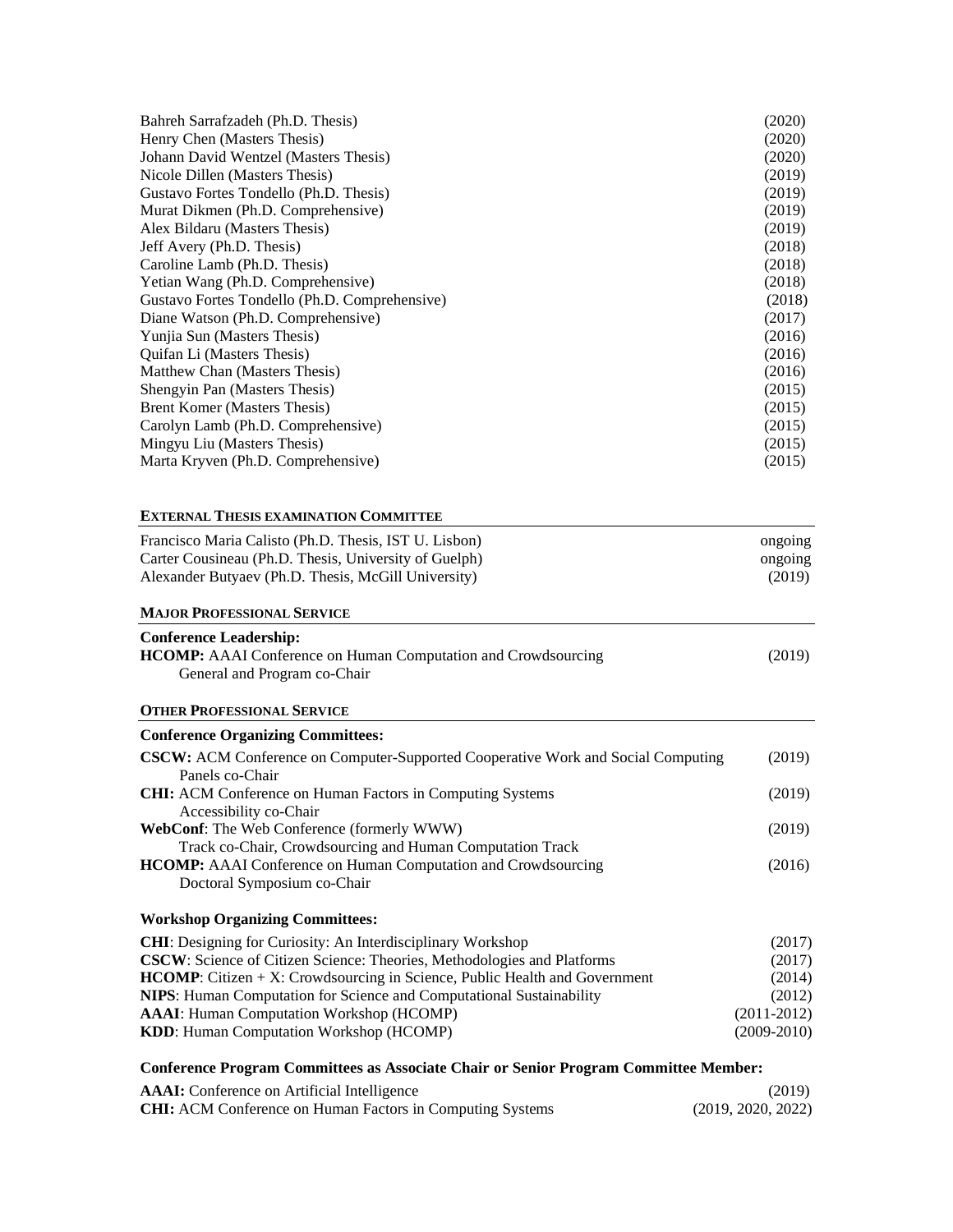| <b>IDC:</b> ACM Interaction Design and Children Conference                                    | (2019)                      |
|-----------------------------------------------------------------------------------------------|-----------------------------|
| CSCW: ACM Conference on Computer-Supported Cooperative Work and Social Computing (2015, 2018) |                             |
| CHI Play: ACM SIGCHI Annual Symposium on Computer-Human Interaction in Play                   | (2015)                      |
| <b>Conference Program Committees as PC member:</b>                                            |                             |
| C&C: ACM Creativity and Cognition Conference                                                  | (2019)                      |
| <b>CI:</b> Collective Intelligence                                                            | (2018)                      |
| <b>GI:</b> Graphics Interface Conference                                                      | (2018)                      |
| <b>UMAP:</b> ACM Conference on User Modeling, Adaptation and Personalization                  | (2018)                      |
| SIGIR: ACM Conference on Research and Development in Information Retrieval                    | (2018)                      |
| <b>WWW:</b> International World Wide Web Conference                                           | (2014, 2017, 2018)          |
| <b>IJCAI:</b> International Joint Conference on Artificial Intelligence                       | (2016)                      |
| HCOMP: AAAI Conference on Human Computation and Crowdsourcing                                 | (2013, 2014)                |
| <b>AAAI:</b> Conference on Artificial Intelligence                                            | (2012, 2013)                |
| <b>ICWSM:</b> International AAAI Conference on Web and Social Media                           | (2010)                      |
| <b>Reviewer of Conference Publications:</b>                                                   |                             |
| CogSci: Annual Meeting of the Cognitive Science Society                                       | (2019)                      |
| HRI: ACM/IEEE International Conference on Human-Robot Interaction                             | (2019)                      |
| <b>IDC:</b> ACM Interaction Design and Children Conference                                    | (2018)                      |
| <b>CHI:</b> ACM Conference on Human Factors in Computing Systems                              | $(2009-present)$            |
| <b>UIST:</b> ACM Symposium on User Interface Software and Technology                          | $(2011, 2013 - 2016, 2018)$ |
| IUI: ACM International Conference on Intelligent User Interfaces                              | (2011)                      |
| NIPS: Conference on Neural Information Processing Systems                                     | (2011, 2012)                |
| <b>ICRA:</b> IEEE International Conference on Robotics and Automation                         | (2012)                      |
| <b>CSCW:</b> ACM Conference on Computer Supported Cooperative Work                            | (2016, 2018)                |
| <b>Workshop Program Committees:</b>                                                           |                             |
| <b>IEEE PerCom:</b> Annotation of User Data for Ubiquitous Systems                            | (2017)                      |
| KDD: Interactive Data Exploration and Analytics Workshop                                      | (2016)                      |
| <b>EC</b> : Crowdsourcing and Online Behavioral Experiments                                   | (2014)                      |
| <b>ECIR:</b> Gamification for Information Retrieval                                           | (2014)                      |
| <b>KDD:</b> Crowdsourcing and Data Mining                                                     | (2012)                      |
| <b>AAAI</b> : Wisdom of the Crowd                                                             | (2012)                      |
| NIPS: Computational Social Science and the Wisdom of the Crowds                               | $(2010-2011)$               |
| <b>SIGIR:</b> Crowdsourcing for Information Retrieval                                         | (2011)                      |
| <b>Reviewer of Journal Publications:</b>                                                      |                             |
| Journal of Experimental Psychology                                                            | (2020)                      |
| Transactions on Learning Technologies                                                         | (2018)                      |
| ACM Transactions on Interactive Intelligent Systems (TiiS)                                    | (2017)                      |
| ACM Transactions on Computer-Human Interaction (ToCHI)                                        | (2014)                      |
| Transaction on Pattern Analysis and Machine Intelligence                                      | (2014)                      |
| ACM Transactions on Intelligent Systems and Technology (TIST)                                 | (2012)                      |
| Journal of Information Retrieval: Special Issue on Crowdsourcing                              | (2011)                      |
| EURASIP Journal on Audio, Speech and Music Processing                                         | (2011)                      |
| Citizen Science: Theories and Practice                                                        | (2016)                      |
| <b>Reviewer of Book Proposals:</b>                                                            |                             |
| <b>Cambridge University Press</b>                                                             | (2017)                      |
| <b>Grant Review Panels</b>                                                                    |                             |
| <b>NSF</b>                                                                                    | (2015, 2016)                |
| NSERC-CIHR Collaborative Health Research (CHRP) Project                                       | (2015, 2019)                |